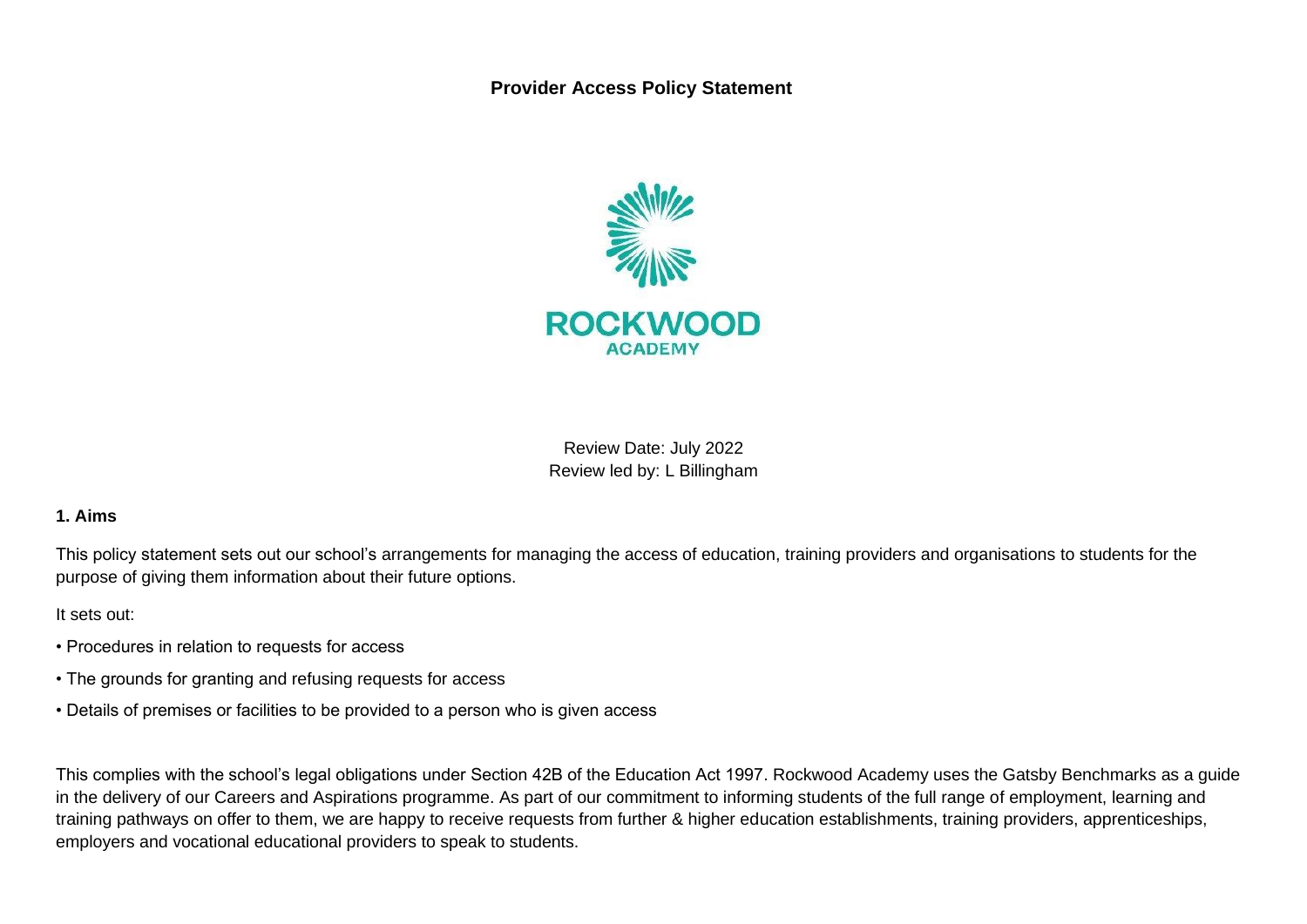

### **2. Statutory requirements**

Schools are required to ensure that there is an opportunity for a range of education and training providers to access students for the purposes of informing them about approved technical education, qualifications or apprenticeships.

Schools must also have a policy statement that outlines the circumstances in which education and training providers will be given access to these students.

This is outlined in section 42B of the Education Act 1997.

This policy shows how our school complies with these requirements.

At Rockwood Academy, we would like to extend this access to businesses and organisations that could help support our students' knowledge of the range of opportunities open to them in the future. We especially welcome contact from organisations from the West Midlands growth areas identified in the latest Labour Market Information (https://wmgrowth.com/invest ). These are:

- Food Processing
- Advanced Manufacturing
- Life Sciences
- Gaming & AI
- Low Carbon & Energy Storage
- Health professionals & social Work
- **Automotive**
- **Aerospace**
- **Materials**
- **Technology**
- Rail
- Business, Professional & Financial Services
- The Digital Skills Sector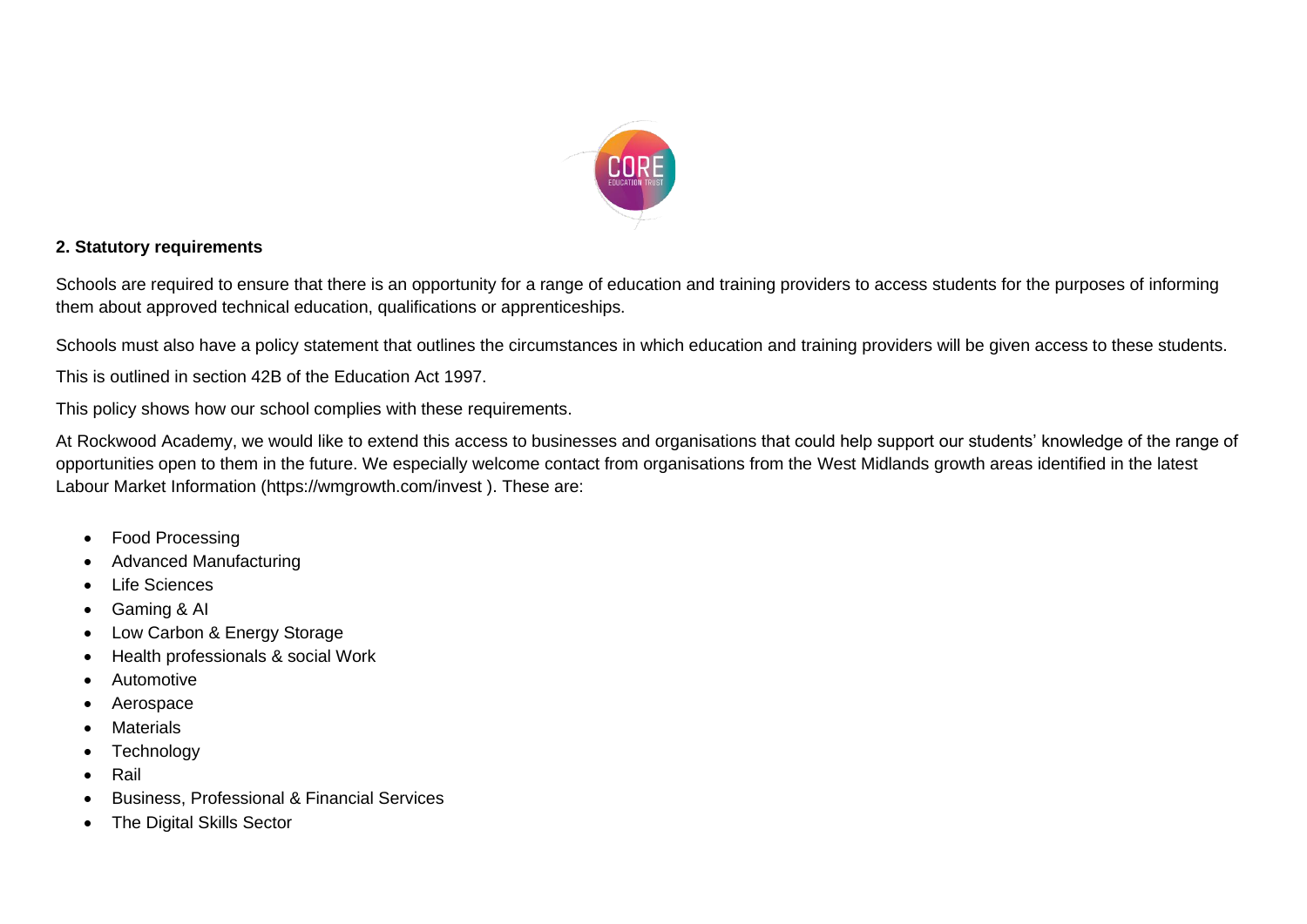### **3. Student entitlement**

All students at Rockwood Academy are entitled to:

• Find out about technical education qualifications and apprenticeship opportunities, as part of our careers programme which provides information on the full range of education and training options available at each transition point

• Hear from a range of local providers about the opportunities they offer, including technical education and apprenticeships

• Understand how to make applications for the full range of academic and technical courses

### **4. Management of provider access requests**

### **4.1 Procedure**

A provider wishing to request access should contact Mr L Billingham – Assistant Headteacher (Opportunity).

Telephone: 0121 566 6500

Email: l.billingham@corerockwood.academy

### **4.2 Opportunities for access**

A number of events, integrated into our careers programme, will offer providers an opportunity to come into school to speak to students and/or their parents/carers.

These are detailed in our Career Planning document in the appendix of this document and published on our website.

Please speak to our Careers Leader to identify the most suitable opportunity for you.

### **4.3 Granting and refusing access**

We will always try to grant access wherever possible but may refuse based on the following criteria. Please note this list is not exhaustive and each request will be considered on a case by case basis.

- Nature of the request from provider
- The needs of the students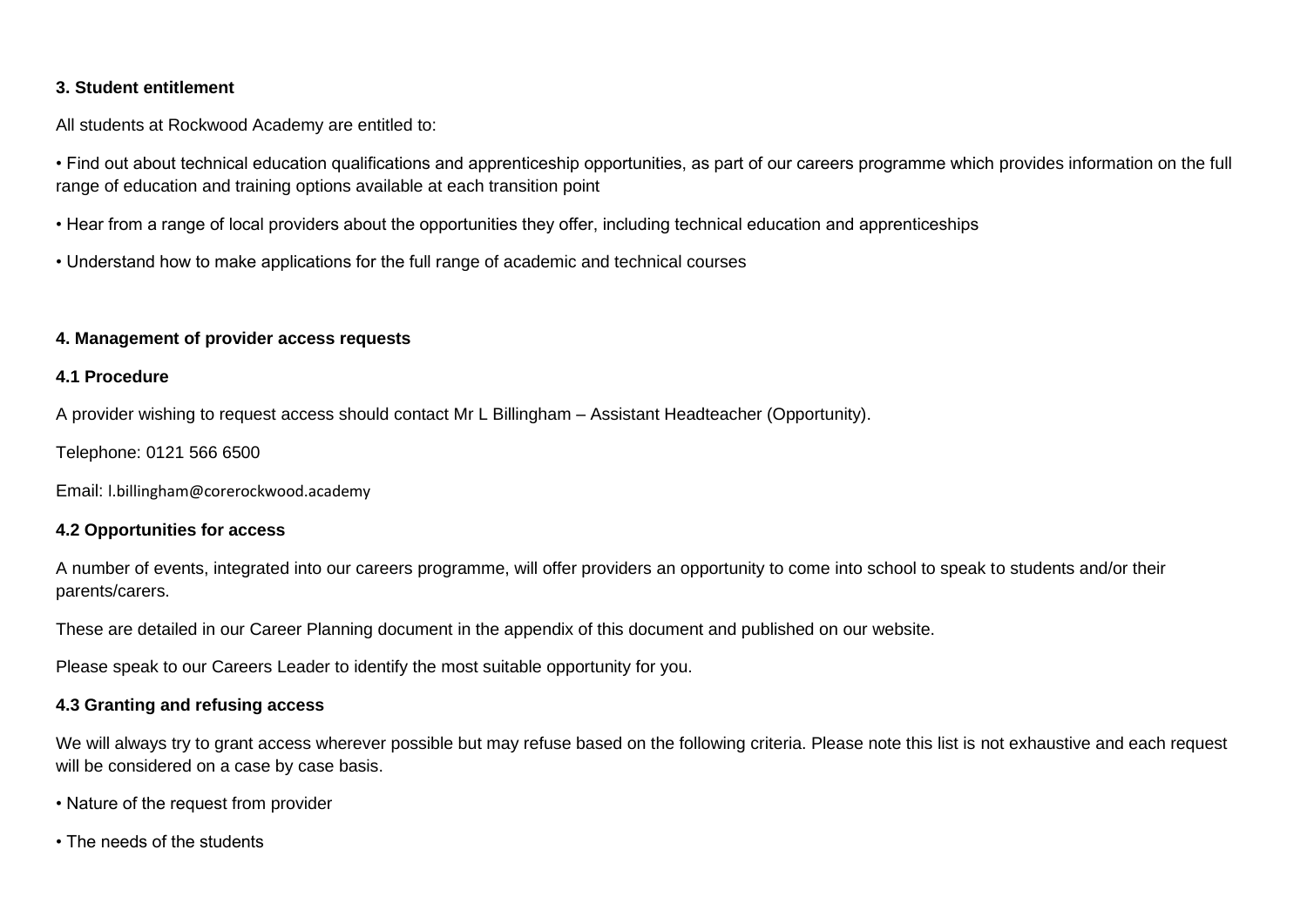- The needs of the curriculum
- Number of requests received from provider
- Number of requests received for a particular cohort of students
- Timing of the academic day
- Availability in our calendar
- Impact & quality of previous interactions with our students
- Failure to pass safeguarding checks

# **4.4 Safeguarding**

Our Safeguarding Policy outlines the school's procedure for checking the identity and suitability of visitors. Education and training providers will be expected to adhere to this policy.

### **4.5 Premises and facilities**

Depending on the nature of the session, providers will have access to classrooms with audio/visual equipment, and projectors. We also have a sport's hall, and a school hall which can accommodate a larger group of students.

Organisation of these facilities will take place when you contact the Careers Leader about your proposed session. Providers can leave materials such as

prospectuses for the students to read but we kindly ask that this is agreed with the Careers Leader first. Such materials will be assessed for their suitability.

# **5. Links to other policies**

This policy links to the following school policies, all of which can be accessed at these links:

- Child Safeguarding Policy:
- Data Protection Policy:
- Privacy Notice: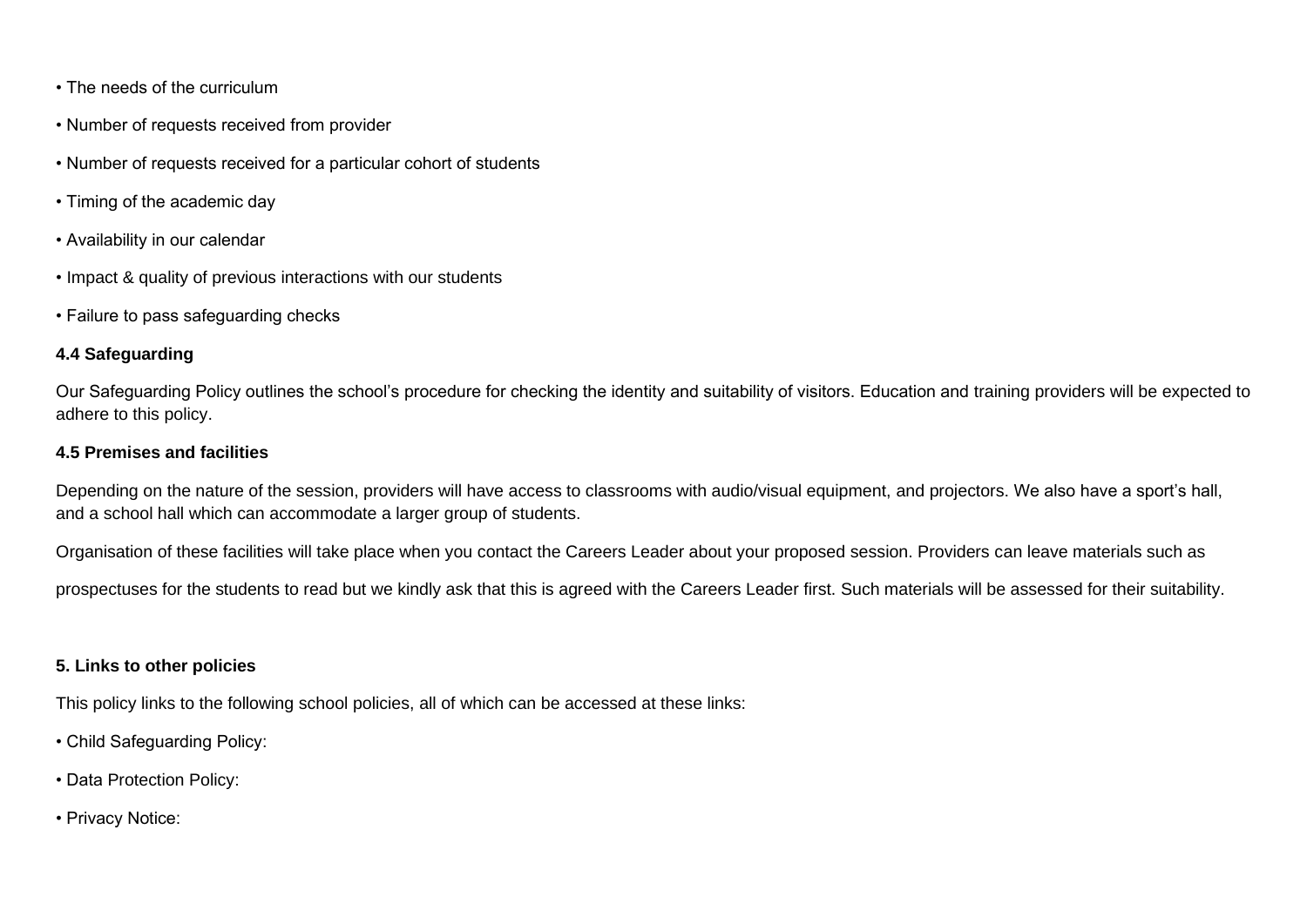# **6. Monitoring arrangements**

The school's arrangements for managing the access of education, training providers and organisations to students is monitored by L. Billingham, Assistant Headteacher (Opportunity).

This policy will be reviewed

by L. Billingham, Assistant Headteacher (Opportunity) and M. Batsford (Careers Leader).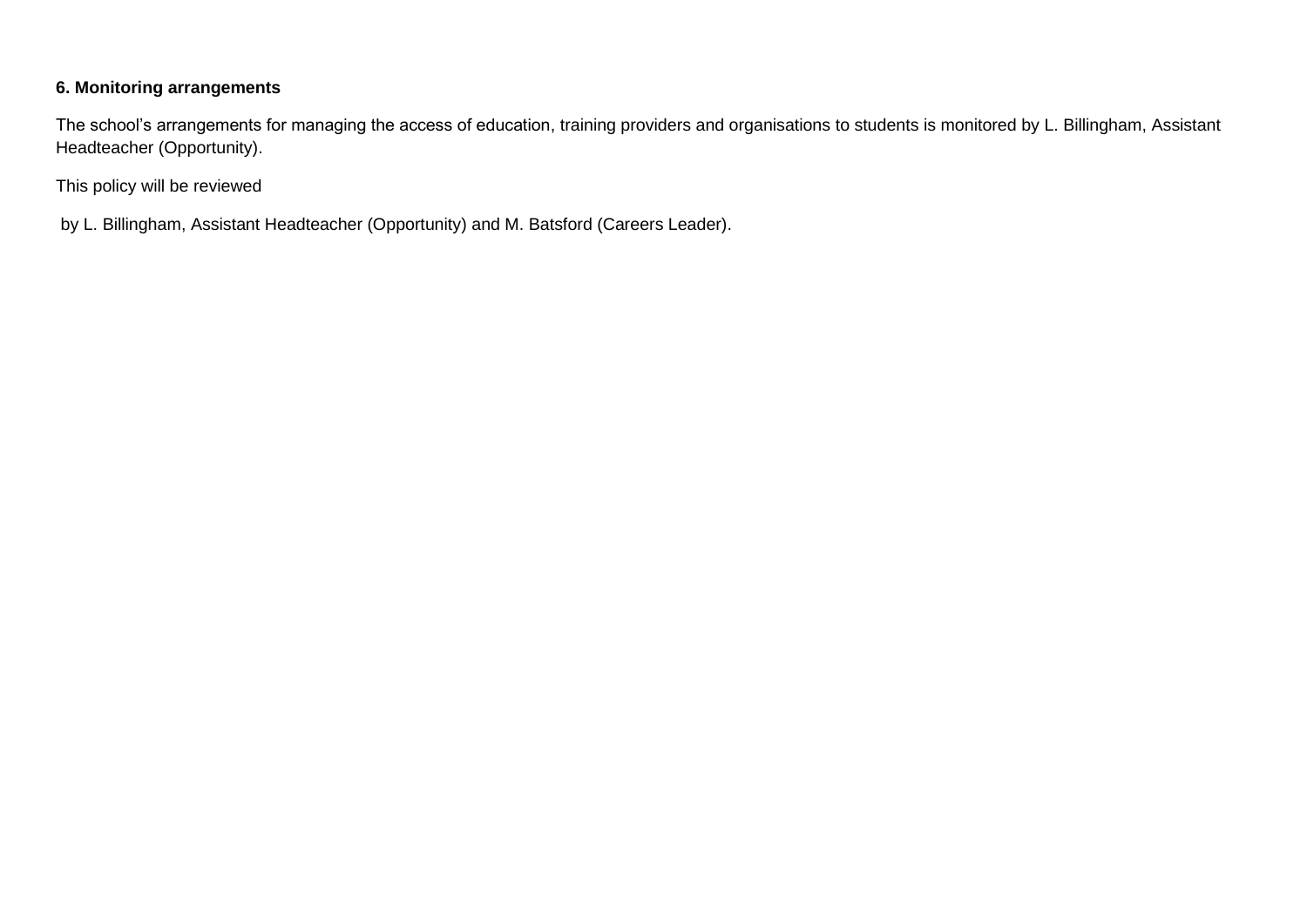Across an academic school year, students will attend career events / days at Rockwood Academy. Additional events will take place throughout the year to



Careers Leader: Mr L Billingham, 0121 566 6500, [l.billingham@corerockwood.academy](mailto:l.billingham@corerockwood.academy)

engage students with a range of post 16, training, apprenticeship, career and university providers. In addition, businesses and organisations will be invited to share information about the range of careers available within their field, along with fact giving sessions. Such events will include opportunities such as careers talks, mock interviews, guidance sessions, enterprise workshops and visits to employers. A detailed database with all student's career aspirations allows us to carefully target our invites but most are open to all who choose to sign up. Teams of Careers Champions, made up of enthusiastic pupils and staff from each subject area, will help support events and drive the Careers Programme forward. Specially created PSHE Careers Lessons will take place over each academic year. A weekly careers focus will also form a part of the daily personal development sessions with each year group having content relevant to their year group. World of work information will be embedded into all curriculum areas to support students in linking their learning to the world of work. Rockwood Academy will measure and assess the impact of its own careers programme using the Gatsby Benchmarks and the Compass and Tracker tool, as well as using our own internal evaluations, including the opinions of providers, students, staff and parents / carers. **Year 7** *Exploring Opportunities*  **Year 8** *Broadening Horizons* **Year 9** Pathways **Year 10** Step Up, Stand Out **Year 11** *Opening Doors* **By the end of year 7, students will have evidence of:** Being able to identify a diverse range of careers from different sectors Being able to describe a variety of means of working Expressing initial preferences for career choices Identifying key skills for employability, their importance linked to the world of work & know which ones they are developing **By the end of year 8, students will have evidence of:** Having explored, with wider stakeholders, all possible post-14 options available to them and their further implications for post 16 & post 18 ambitions Successfully completed post-14 options process **By the end of year 9, students will have evidence of:** A written 'Future Me' action plan The ability to identify the benefits of having a 'positive' social media profile The knowledge of own skills matched to possible future careers The ability to say why they would or would not apply for a certain post 16 provider **By the end of year 10, students will have evidence of:** Experience of a formal mock interview with local employers and received feedback of areas of strength & areas to develop in terms of key employability skills Practical, first-hand experience of having researched, applied for and engaged with a business / organisation through work experience **By the end of year 11, students will have evidence of:** A fully functional CV and personal statement A formulated action plan composed by career advisor Successful applications to post 16 destinations, including interviews and offers of conditional places